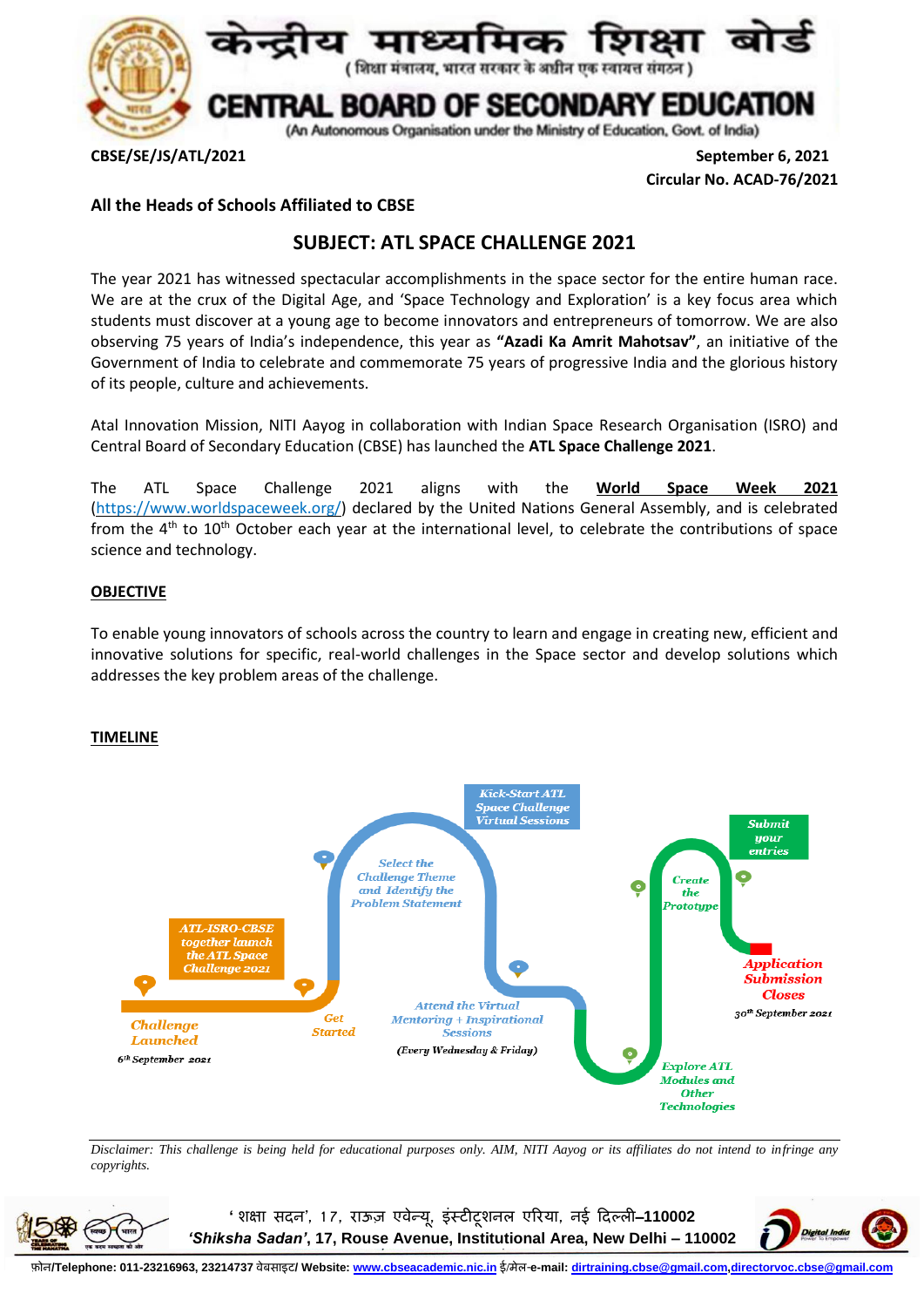

### **IMPORTANT INSTRUCTIONS FOR STUDENTS**

- 1. Students (from ATL and Non-ATL schools) can submit their entries in the Challenge.
- 2. The solution/ innovations by the student teams must be aligned to one of the Challenge Themes under which the problems can be identified. Create a solution that can be implemented and adopted leveraging technologies such as:

#### **I. Explore Space:**

- **Gaming Technology –** Develop Games that inform about space/ planets
- **App Development –** Create an App to raise awareness about space and the outer world
- **Robotics –** Development of robotic system technologies to improve space exploration missions

#### **II. Reach Space:**

- **3D Technology –** Create a 3D model (virtual or physical) for equipment's, vehicles etc. that can be used to reach space
- **AI/ ML in Space –** Using Artificial Intelligence and Machine Learning capabilities in various areas of space operations and spacecraft maintenance
- **Space Apps –** Develop Mobile Apps to make living in space better/ easier (eg: communication or navigation centric, etc.)

#### **III. Inhabit Space:**

- **3D Technology –** Solving space exploration problems and developing 3D model designs for 3D printed habitats that can be used in space
- **Healthcare –** Development of life support systems that enable extended human presence in space
- **AI/ ML Technologies –** Create a virtual environment using AI/ ML to simulate the space to prepare humans

#### **IV. Leverage Space:**

- **Geospatial Technology –** Solutions in disaster management and disaster risk reduction by utilizing geospatial data resources & products (eg: Geographic Information System (GIS), Remote Sensing (RS) and Global Positioning System (GPS) for analysis, modeling, simulations and visualization)
- **Drone Technology –** Design solutions for remotely monitoring and enabling smart and connected rural and urban settlements
- **Visualize Data –** Develop a user-friendly application to discover, visualize, and analyze satellite data for monitoring Earth's conditions (eg: weather, climate, etc.)

**Please Note: Students are free to identify and solve ANY OTHER relevant problem aligning with ANY ONE of the Challenge Themes using ANY OTHER relevant technology (IoT and Sensors/ Electronics/ Drone Technology/ Any Other Technology)**

*Disclaimer: This challenge is being held for educational purposes only. AIM, NITI Aayog or its affiliates do not intend to infringe any copyrights.*



**'शिक्षा सदन', 1 7, राऊज़ एवेन्यू, इंस्टीटूिनल एररया, नई ददल्ली**–**110002**  *'Shiksha Sadan'***, 17, Rouse Avenue, Institutional Area, New Delhi – 110002**

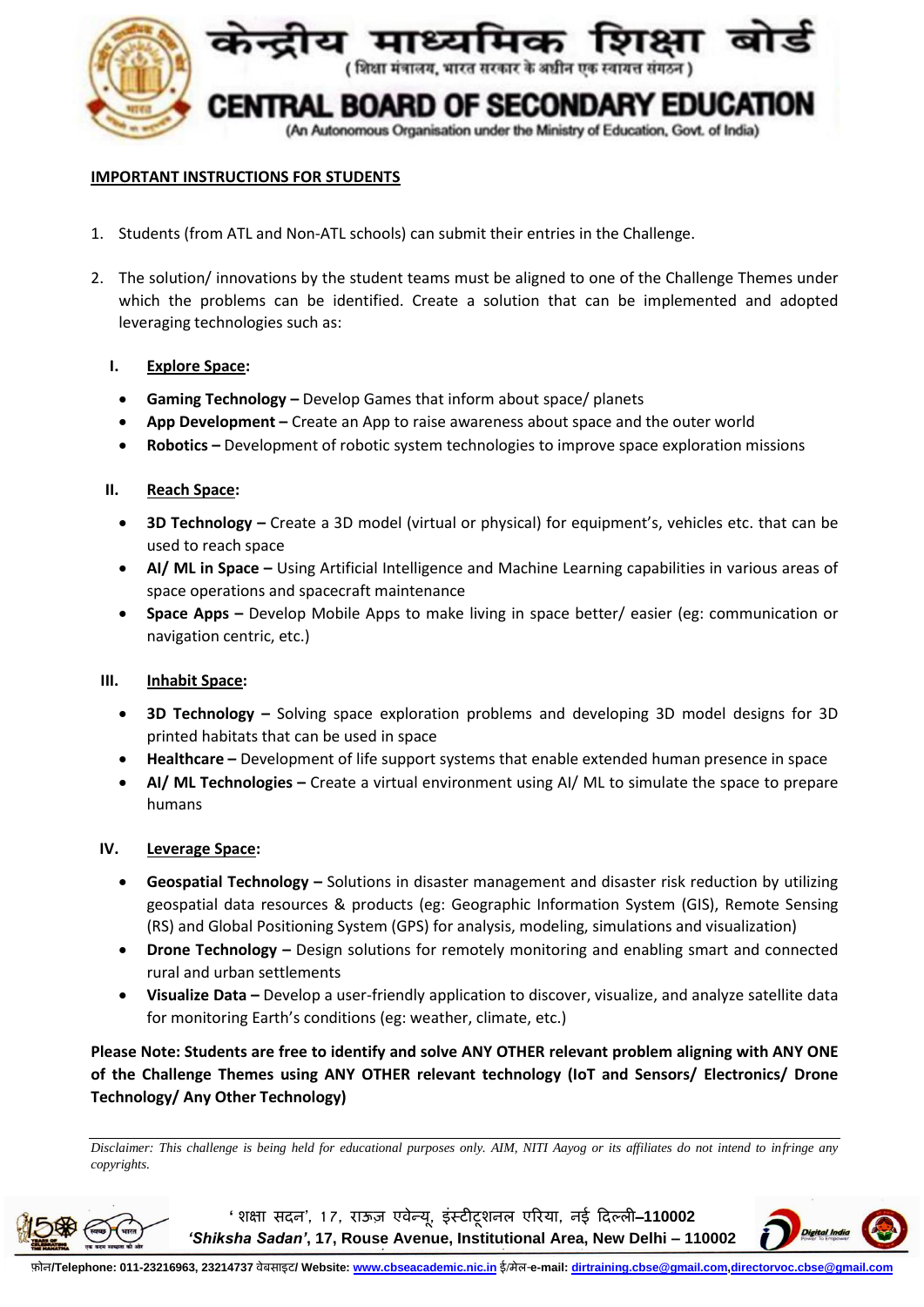

- 3. The application for the Space Challenge to be submitted on the **AIM online portal** [\(http://aimapp2.aim.gov.in/atlspace/\)](http://aimapp2.aim.gov.in/atlspace/).
- 4. Each team based on their interest and understanding, must select one problem which falls under **ANY ONE** of the Space Challenge themes.
- 5. Each unique solution must be submitted under one theme only. Submitting the same solution/ innovation under multiple themes will result in immediate disqualification.
- 6. Students can leverage the **ATL Space Module** (*[https://aim.gov.in/pdf/ATL\\_Space\\_Module.pdf](https://aim.gov.in/pdf/ATL_Space_Module.pdf)*) (*open for all; can be accessed on [www.aim.gov.in\)](http://www.aim.gov.in/)* for the detailed understanding of key concepts. The final innovation can be a physical/ digital solution (App, Game, 3D Design, etc.) developed using any of the **ATL Module/ Platform** (*<https://aim.gov.in/atl-curriculum.php>*) (*open for all*) OR on any **Open-Source/ Free platform**.
- 7. The online application form submission will include:
	- Document submission (description of the innovation/ solution)
	- Video submission (capturing a 360-degree view of the working prototype/ solution)
- 8. School Teachers, ATL In-Charges and Mentors may support the student teams.
- 9. Each Team shall consist of **maximum 3 students** (class 6 th to 12th) and one School Teacher/ ATL incharge. We encourage ATL schools to also include other school and/or community students within the Team Composition.
- 10. **Kindly note, individual member entry is not allowed. Also if the team size exceeds 3 member limit, the entry/ submission will be immediately disqualified**.
- 11. This challenge is for Indian students currently enrolled in school (Class VI to Class XII) both from ATL and non-ATL schools, in case your entry is selected as a finalist, the team members may be asked to provide proof in the form of a photo of your school i-card or any other form as deemed appropriate by AIM, NITI Aayog. Failure to do so may result in your entry being disqualified.
- 12. **The Top teams shall be recognized with interesting opportunities and prizes at the conclusion of the Challenge**.

With Regards

BESWAIT Sama

*Dr. Biswajit Saha* Director (Skill Education & Training)

*Disclaimer: This challenge is being held for educational purposes only. AIM, NITI Aayog or its affiliates do not intend to infringe any copyrights.*



**'शिक्षा सदन', 1 7, राऊज़ एवेन्यू, इंस्टीटूिनल एररया, नई ददल्ली**–**110002**  *'Shiksha Sadan'***, 17, Rouse Avenue, Institutional Area, New Delhi – 110002**